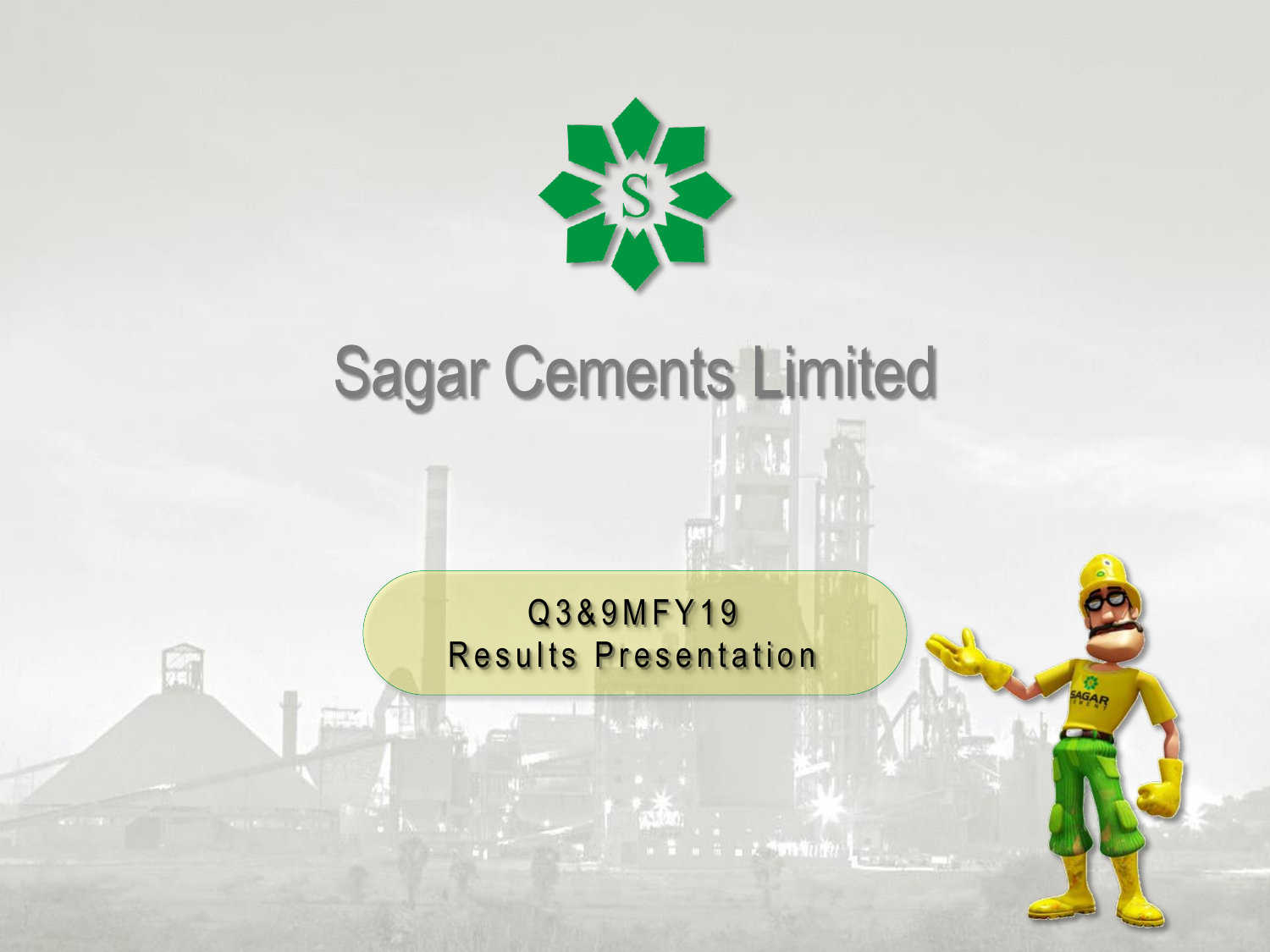### Industry Overview



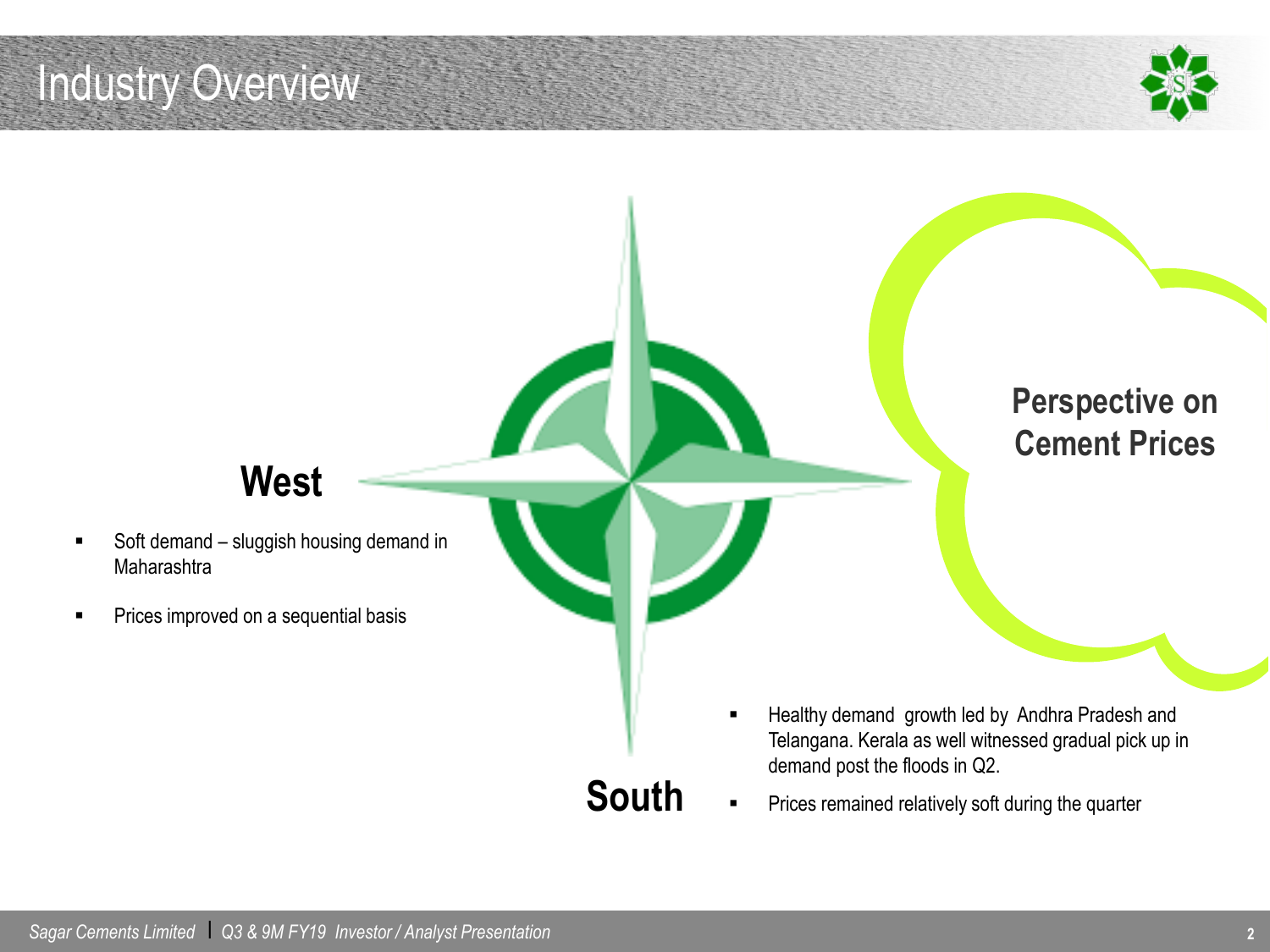## Executive Director's Comment



**Commenting on the performance, Mr. Sreekanth Reddy, Joint Managing Director of the Company said,**

"We have had a steady performance during the quarter, wherein we delivered a YoY volume growth of 35%. Higher off-take in key markets of Andhra Pradesh & Telangana largely contributed to this growth, revenue though remained range-bound owing to benign *realisations.*

Margins were under pressure owing to high input prices. However, going forward we expect the profitability to pick-up on the back of *our strategic growth centric and cost containing initiatives.*

The proposed acquisition of Satguru cements & Jaipur Cements besides helping us strengthen our capacities and product mix, will also help us widen our reach and meet the demand of faster growing markets. In addition, enhancement in the capacity of waste heat recovery plant coupled with setting up of 18 MW captive power plant(under implementation) and the recent purchase of 8.3MW hydro power plant, should help us lower our power cost. Lastly, the expansion of grinding unit at Bayyavaram will help us cut down the lead *distance – enabling us to serve the target market more profitably.*

*Looking ahead, we expect the pricing and demand scenario to improve on the back of pick up in private and public capex activities.*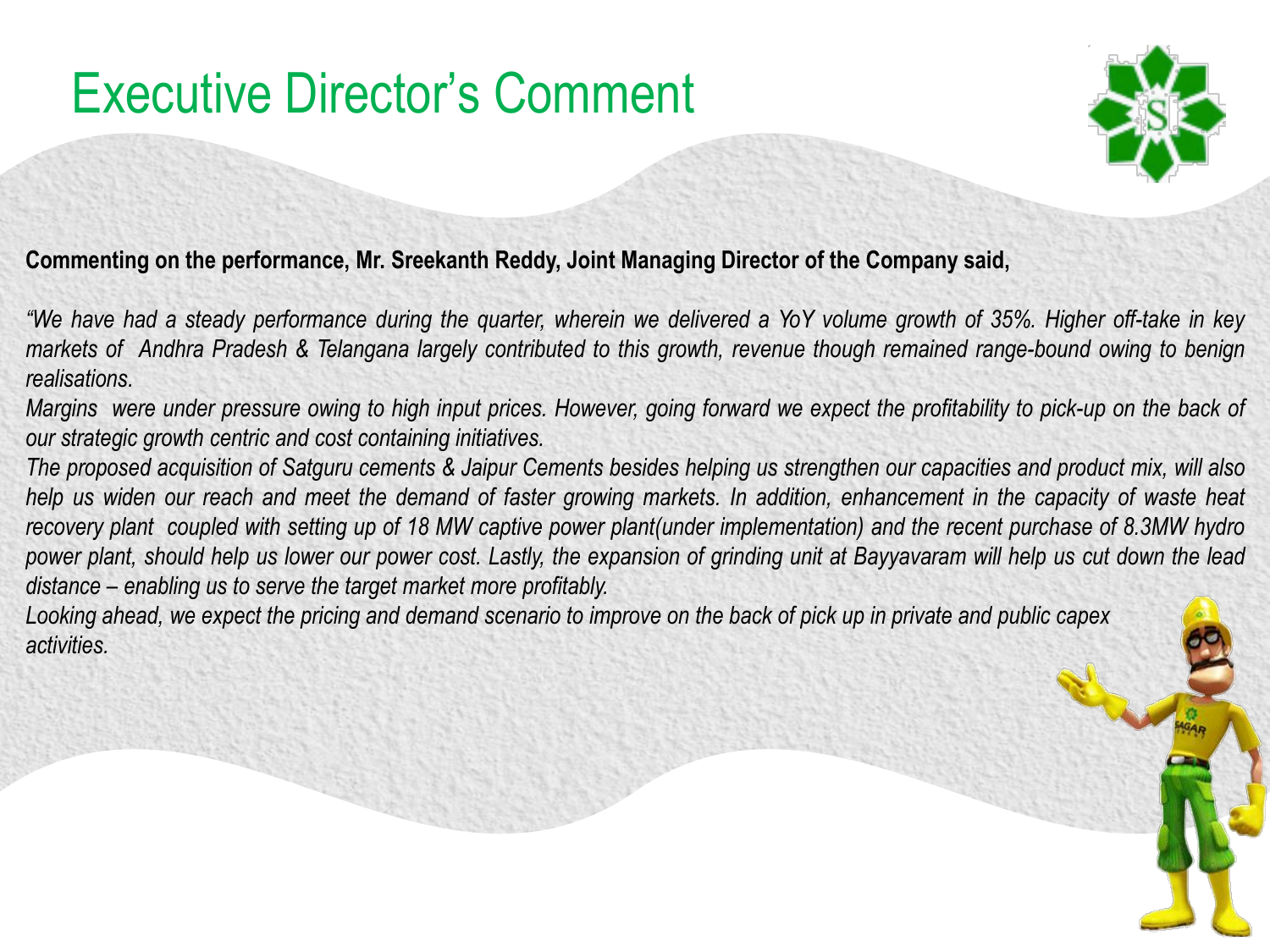### Sagar Cements - Business Overview



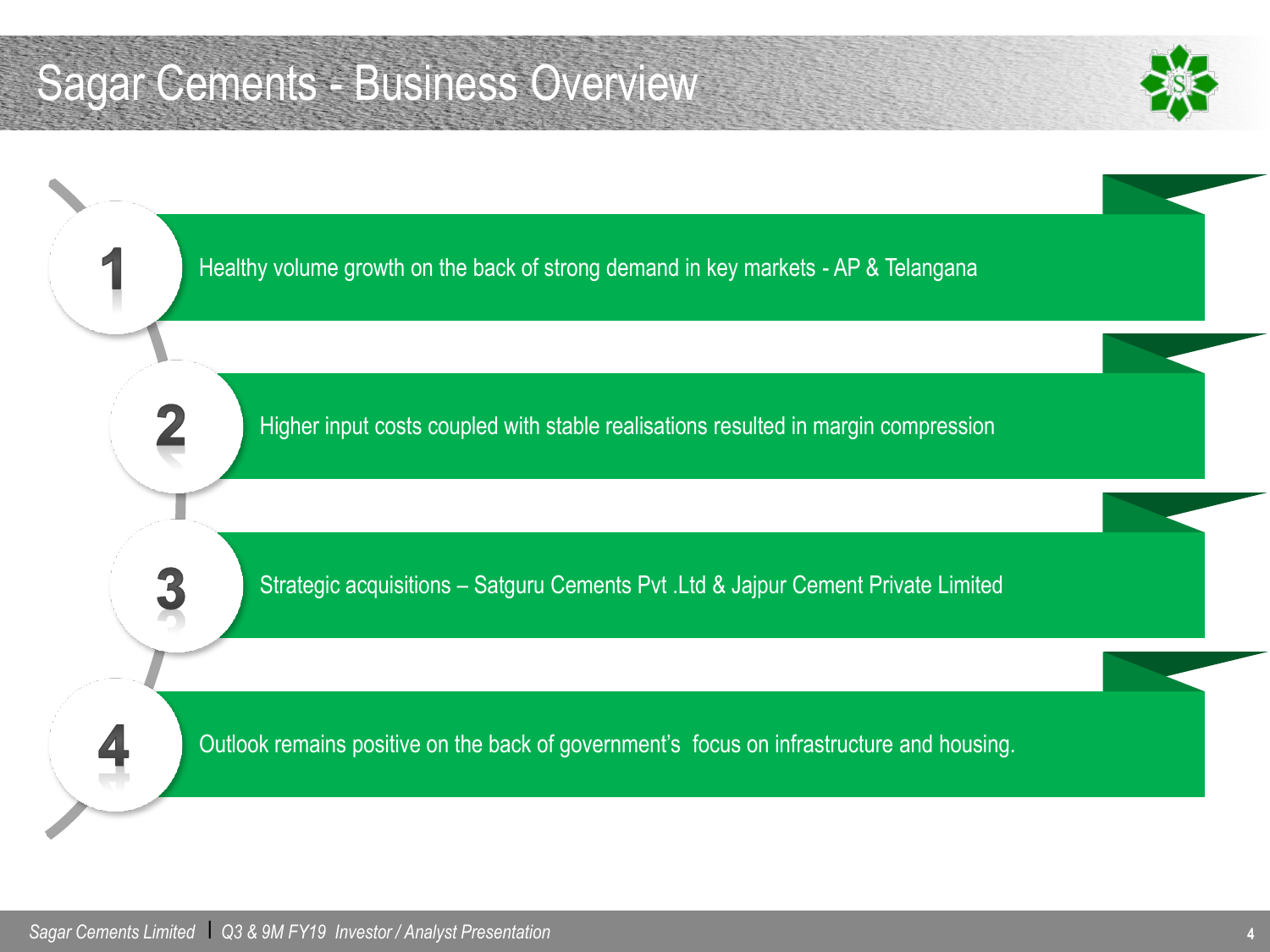

### **Sagar Cements – Operating Results**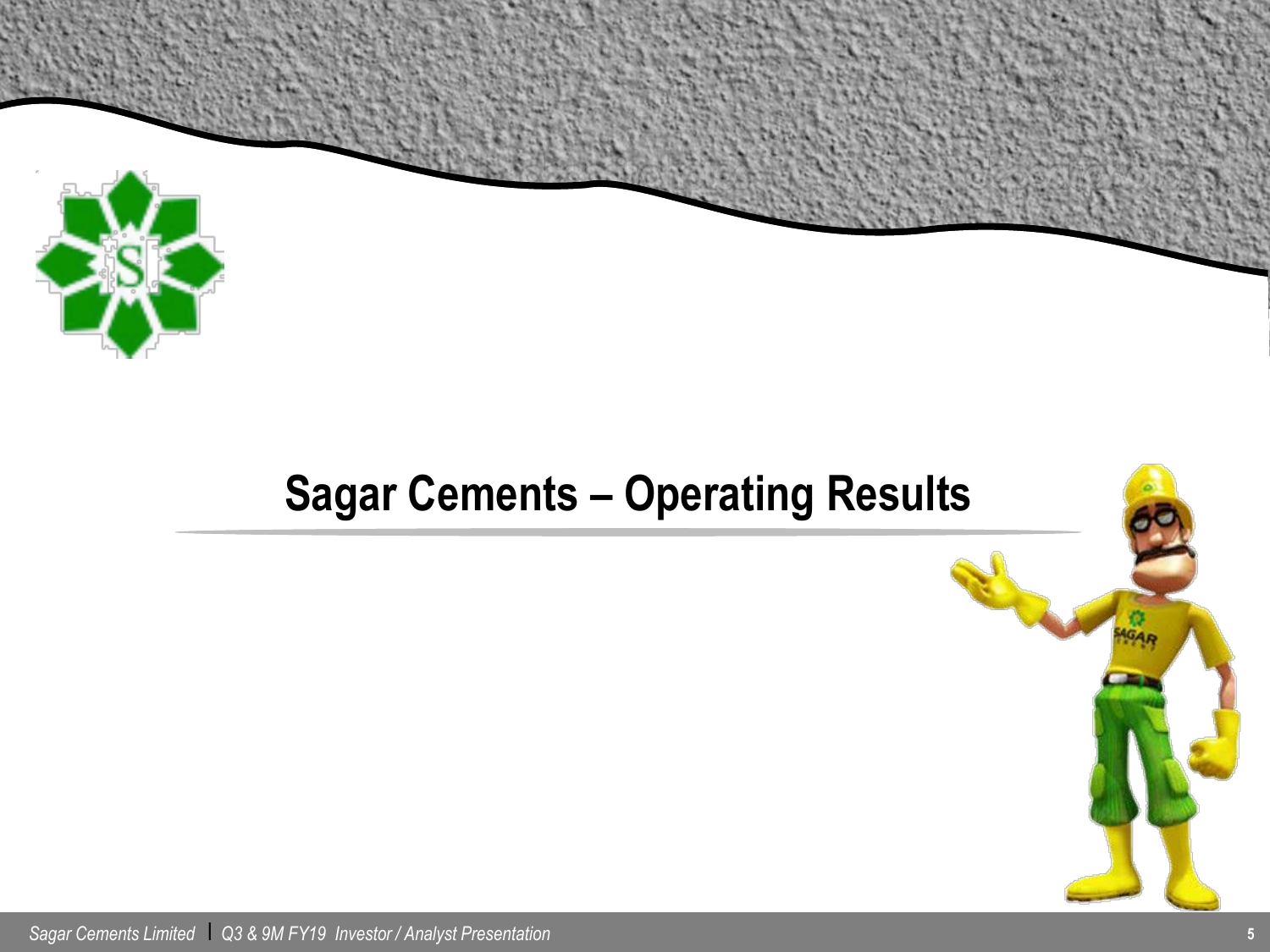### Performance Highlights

![](_page_5_Picture_1.jpeg)

![](_page_5_Figure_2.jpeg)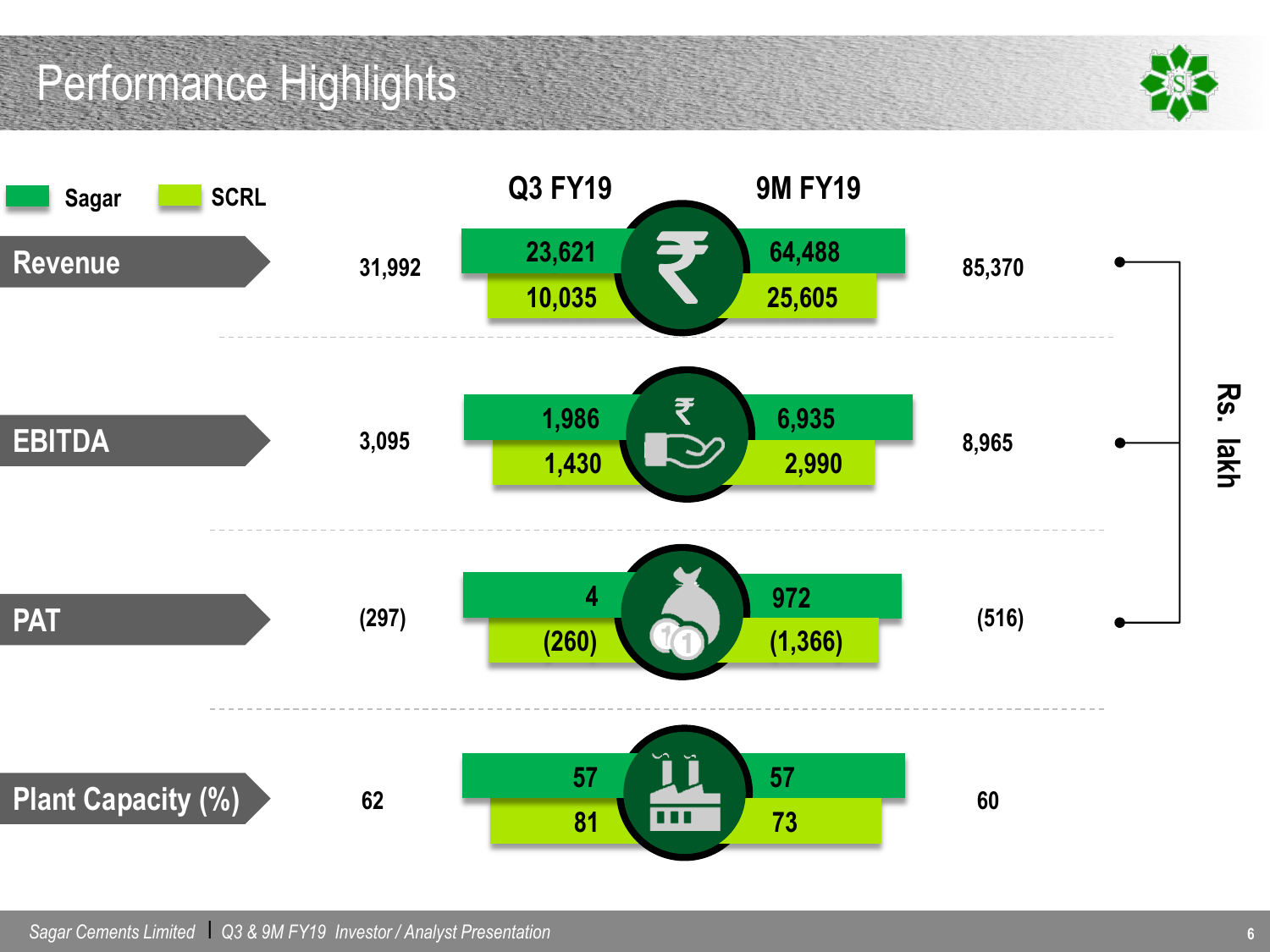### **Key Operational highlights - Acquisition**

![](_page_6_Picture_1.jpeg)

#### **Proposed Acquisition: Satguru Cement Private Limited**

- ► SCL will fund the entire equity portion of the capex for the construction of a  $\sim$  1 MTPA facility along with a captive WHR power plant
- ► Addition of around 60 mn tons of limestone reserves
- $\blacktriangleright$  Basic infrastructure available with the existing plant can be utilized for the project
- ► 2-year estimated construction period

#### **Jajpur Cement Private Limited Overview**

- $JCPI$  has been allocated  $\sim$ 26.5 acres of land in the Kalinga Nagar Industrial Area, Jajpur, Odisha.
- $\blacktriangleright$  SCL will acquire the entire shareholding from the current promoters and obtain requisite approvals to construct a 1.5 MTPA cement grinding facility.
- Clinker will be sourced from the Matampally plant of **SCL**

![](_page_6_Figure_11.jpeg)

|                                         | <b>Sagar Cements</b><br>Limited |  | <b>Capacity</b>           |                            |  |
|-----------------------------------------|---------------------------------|--|---------------------------|----------------------------|--|
|                                         |                                 |  | Cement                    | 1.5 MTPA                   |  |
| Jajpur Cement Private<br>Limited (JCPL) | 100%                            |  | <b>Product Mix</b>        | $PSC - 90%$<br>$PPC - 10%$ |  |
|                                         |                                 |  |                           | <b>Project funding</b>     |  |
|                                         |                                 |  | <b>Term Debt</b>          | INR 2,000 mn               |  |
|                                         |                                 |  | Equity                    | INR 1,080 mn               |  |
|                                         |                                 |  | <b>Total project cost</b> | <b>INR 3,080 mn</b>        |  |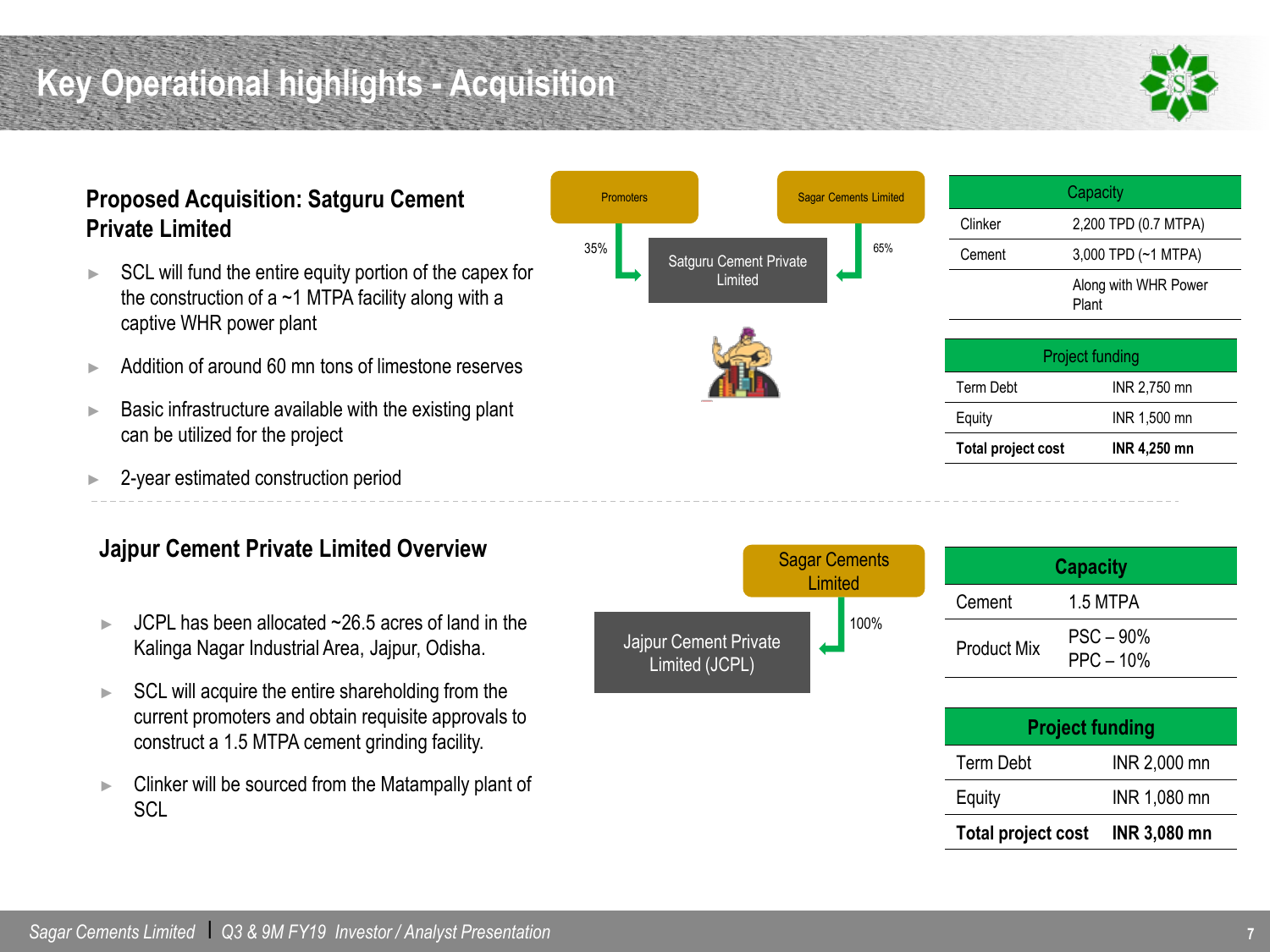Acquisition Benefits for the Group

![](_page_7_Picture_1.jpeg)

![](_page_7_Figure_2.jpeg)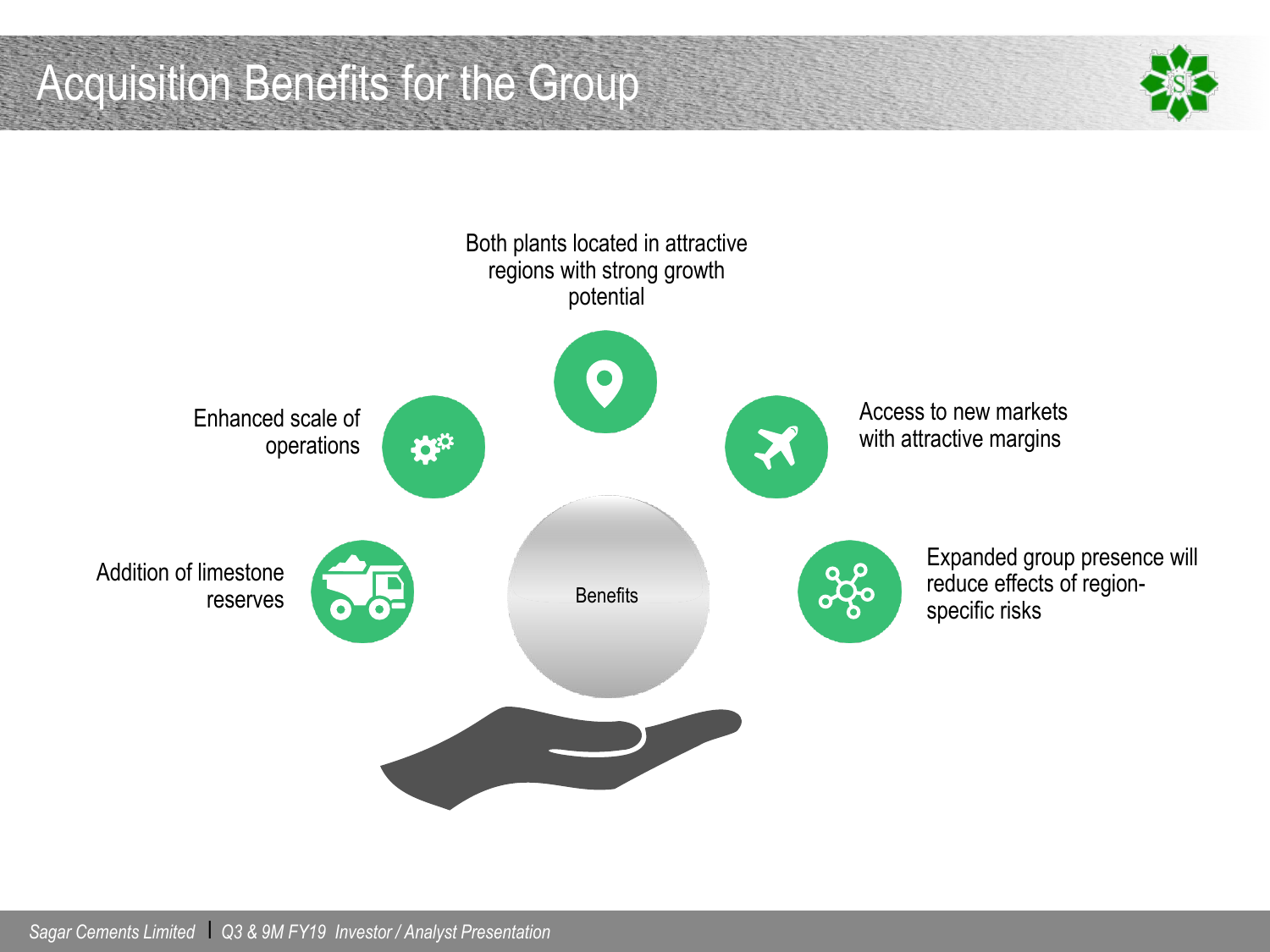### **Key Operational highlights**

![](_page_8_Picture_1.jpeg)

#### **Implementation of 18 MW, coal based Captive Power Plant**

- **Location:** Mattampally, Suryapet, Telangana
- **Expected date of commissioning:** June 2019

![](_page_8_Picture_5.jpeg)

![](_page_8_Picture_6.jpeg)

![](_page_8_Picture_7.jpeg)

![](_page_8_Picture_10.jpeg)

![](_page_8_Picture_12.jpeg)

*STG DM TANK*

![](_page_8_Picture_14.jpeg)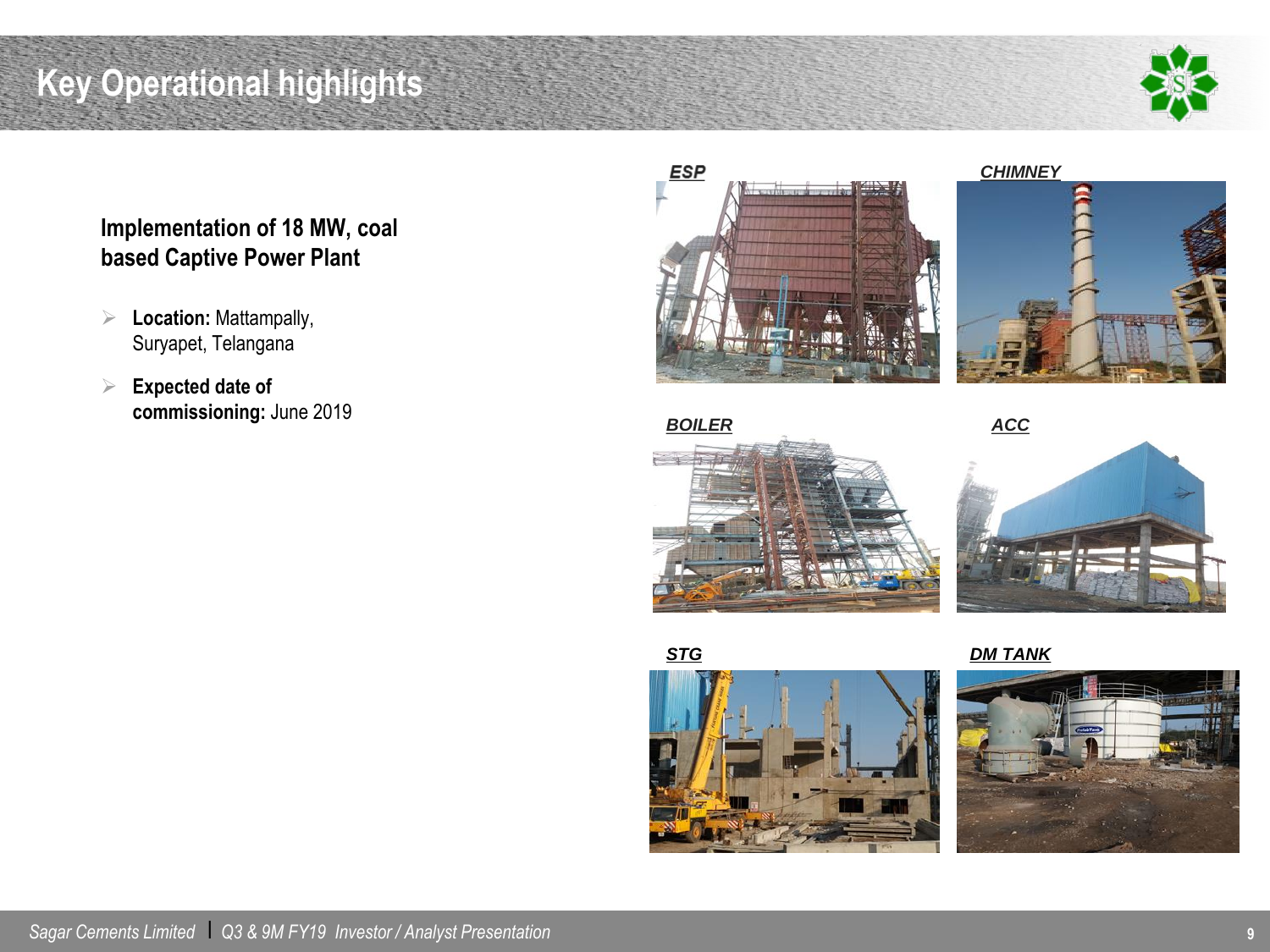### Plant Utilization

![](_page_9_Picture_1.jpeg)

#### **Mattampally Plant**

| Utilisation (%) |                                                               |                |         |                |  |  |  |
|-----------------|---------------------------------------------------------------|----------------|---------|----------------|--|--|--|
|                 | <b>Q2 FY17</b><br>Q3 FY17<br><b>Q4 FY17</b><br><b>Q1 FY17</b> |                |         |                |  |  |  |
| Cement          | 57                                                            | 44             | 41      | 55             |  |  |  |
|                 | Q1 FY18                                                       | <b>Q2 FY18</b> | Q3 FY18 | <b>Q4 FY18</b> |  |  |  |
| Cement          | 56                                                            | 51             | 56      | 66             |  |  |  |
|                 | Q1 FY19                                                       | <b>Q2 FY19</b> | Q3 FY19 |                |  |  |  |
| Cement          | 62                                                            | 61             | 59      |                |  |  |  |

#### **Gudipadu Plant**

| Utilisation (%) |                |                |                |                |  |  |
|-----------------|----------------|----------------|----------------|----------------|--|--|
|                 | Q1 FY17        | <b>Q2 FY17</b> | <b>Q3 FY17</b> | <b>Q4 FY17</b> |  |  |
| Cement          | 62             | 71             | 64             | 71             |  |  |
|                 | <b>Q1 FY18</b> | <b>Q2 FY18</b> | <b>Q3 FY18</b> | <b>Q4 FY18</b> |  |  |
| Cement          | 64             | 63             | 70             | 84             |  |  |
|                 | Q1 FY19        | <b>Q2 FY19</b> | Q3 FY19        |                |  |  |
| Cement          | 80             | 56             | 81             |                |  |  |

#### **Bayyavaram Plant**

| Utilisation (%) |                |                |         |                |  |  |
|-----------------|----------------|----------------|---------|----------------|--|--|
|                 | <b>Q1 FY17</b> | <b>Q2 FY17</b> | Q3 FY17 | <b>Q4 FY17</b> |  |  |
| Cement          |                |                | 51      | 68             |  |  |
|                 | Q1 FY18        | <b>Q2 FY18</b> | Q3 FY18 | <b>Q4 FY18</b> |  |  |
| Cement          | 57             | 57             | 81      | 96             |  |  |
|                 | Q1 FY19        | <b>Q2 FY19</b> | Q3 FY19 |                |  |  |
| Cement          | 82             | 23             | 54      |                |  |  |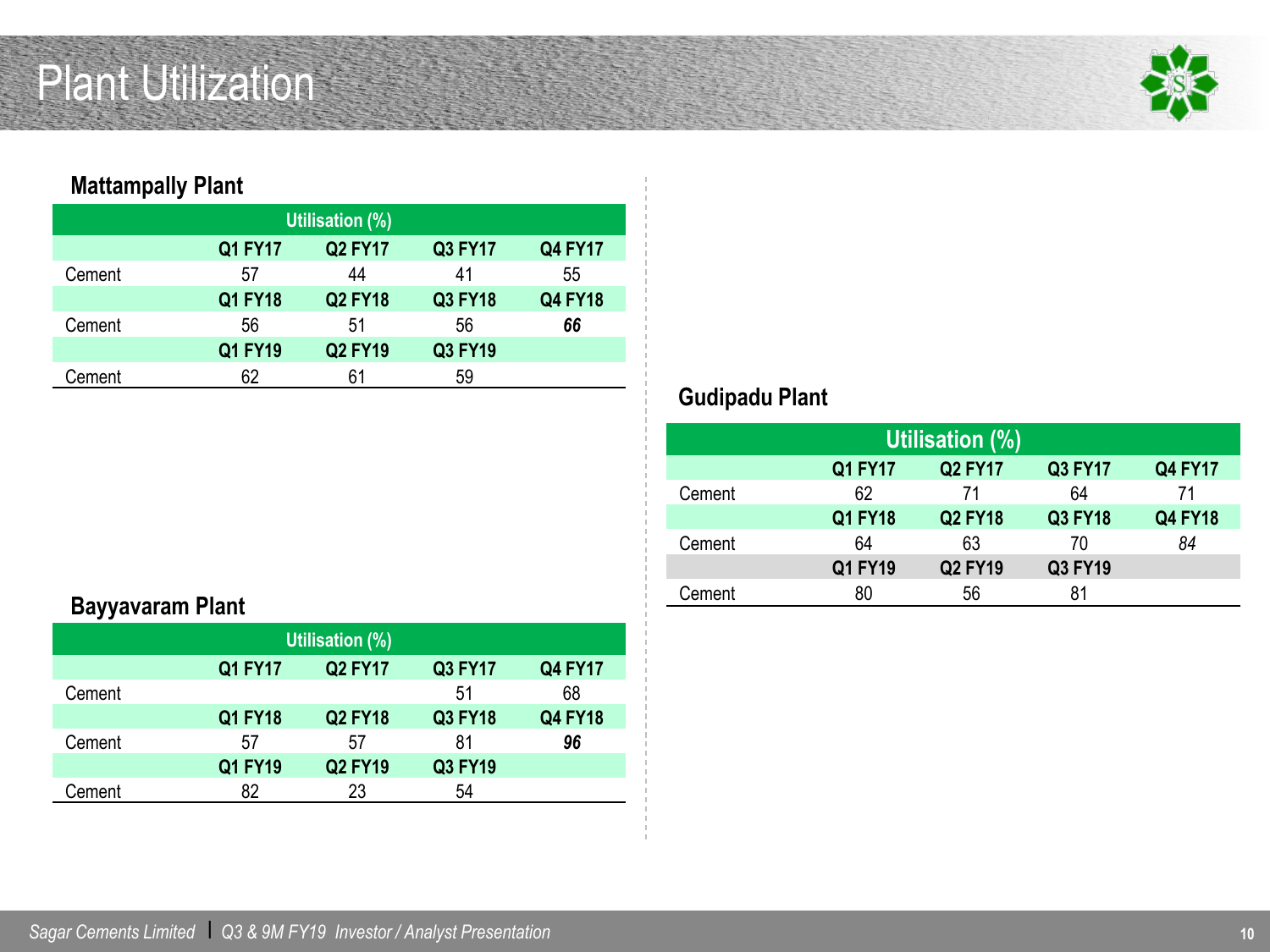### Thermal Fuel Prices

![](_page_10_Picture_1.jpeg)

#### **Q2 FY18**

Domestic : International Fuel mix was 04:96

#### **Q3 FY18**

Domestic: International Fuel mix was 19:81

#### **Q4 FY18**

**Domestic : International Fuel mix was 59:41** 

### **Q1 FY19**

Domestic: International Fuel mix was 64:36

| <b>Thermal Fuel Cost (Rs. / Tonne)</b> |             |       |       |                |       |  |
|----------------------------------------|-------------|-------|-------|----------------|-------|--|
|                                        |             | Q1    | Q2    | Q <sub>3</sub> | Q4    |  |
| Indigenous Average                     |             | 4,330 | 4,618 | 4,765          | 4,904 |  |
| Imported Average                       | <b>FY17</b> | 5.485 | 6,060 | 5.956          | 7,201 |  |
| Indigenous Average                     |             | 4,871 | 4,890 | 5.087          | 5.101 |  |
| Imported Average                       | <b>FY18</b> | 6.714 | 7,508 | 7,860          | 8,155 |  |
| Indigenous Average                     | <b>FY19</b> | 5,146 | 5,125 | 5,250          |       |  |
| Pet coke Average                       |             | 8,577 | 9,452 | 9,840          |       |  |

#### **Q2 FY19**

Domestic : International Fuel mix was 25:75

#### **Q3 FY19**

Domestic: International Fuel mix was 45:55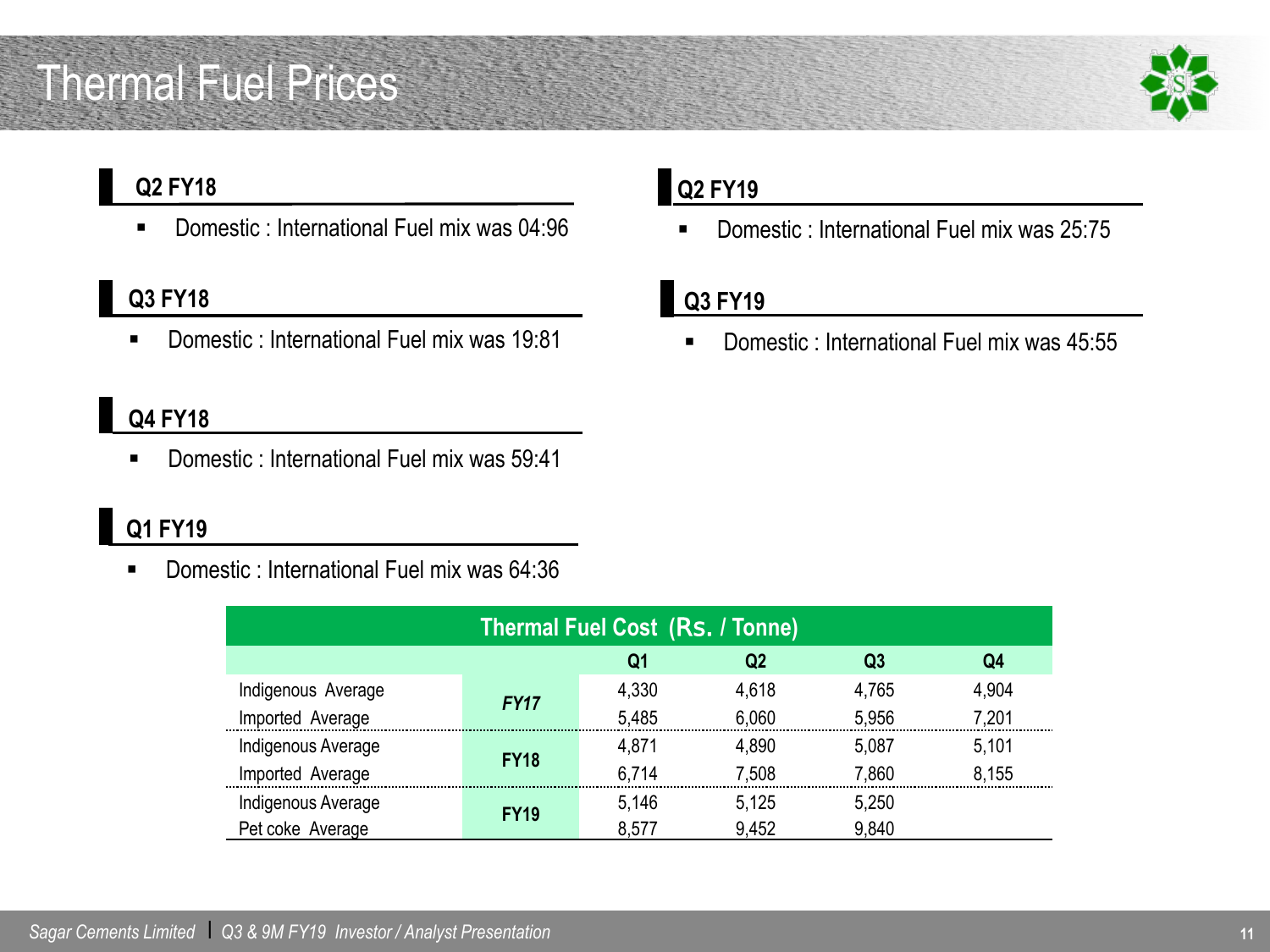### Cost Overview

![](_page_11_Picture_1.jpeg)

#### **Average Fuel Cost Per Tonne**

![](_page_11_Figure_3.jpeg)

#### **Freight Cost per Tonne**

![](_page_11_Figure_5.jpeg)

- **If** Increase in price of imported pet coke & coal resulted in higher average fuel cost per tonne of clinker produced.
- Gudipadu Plant has stabilized itself and is, currently using 100% pet coke resulting in a lower fuel cost.

 Weighted average freight cost per ton decreased due to optimization of lead distance and reduction in fuel prices.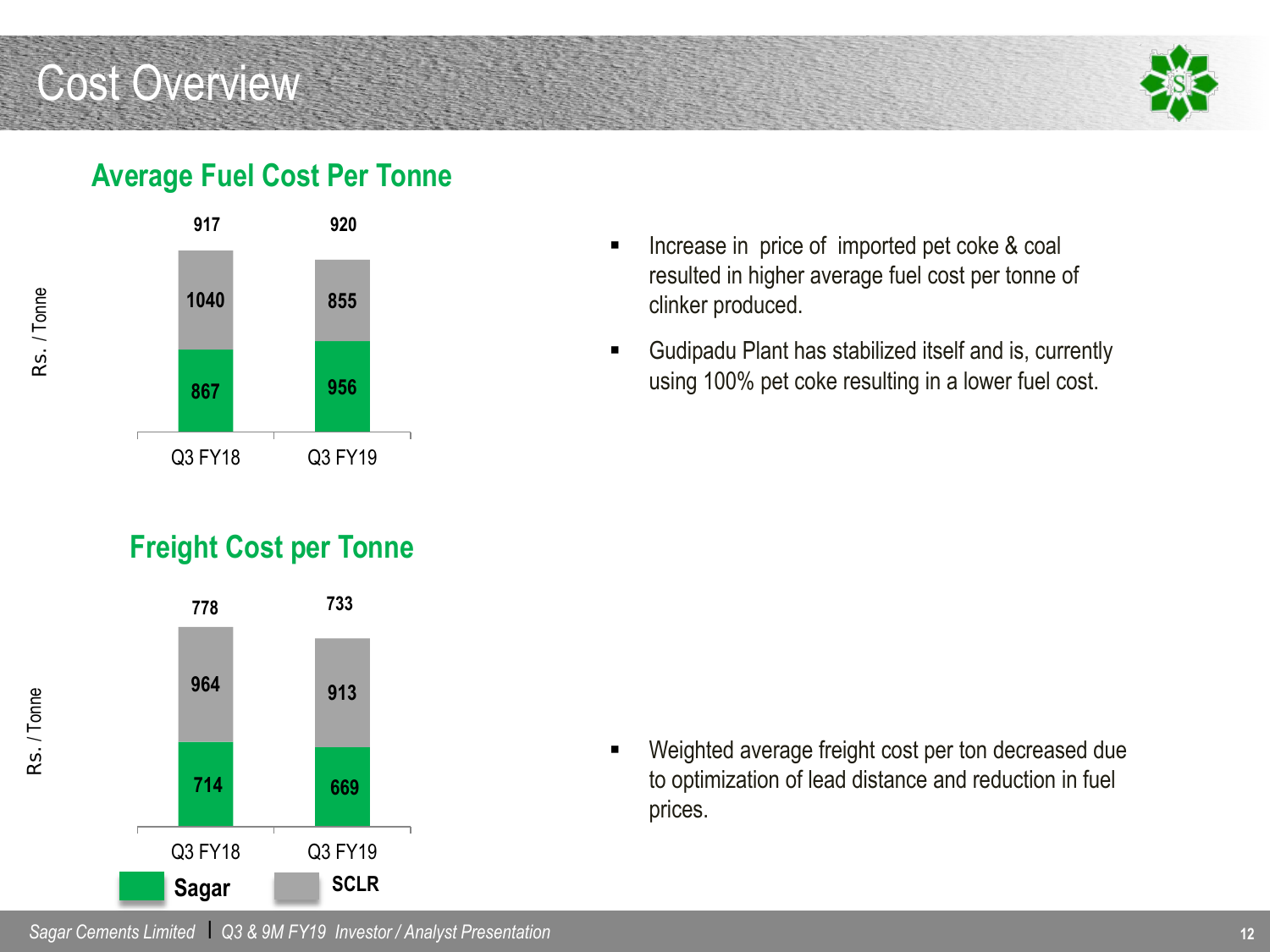### Cost Overview

Rs. / Tonne

Rs. / Tonne

![](_page_12_Picture_1.jpeg)

#### **Employee Cost**

![](_page_12_Figure_3.jpeg)

**Employee costs on per tonne basis, during Q3 FY 19, came** down mainly on account of higher volumes on YoY basis.

Higher Raw Material cost per tonne, owing to change in product mix.

*Sagar Cements Limited* l *Q3 & 9M FY19 Investor / Analyst Presentation*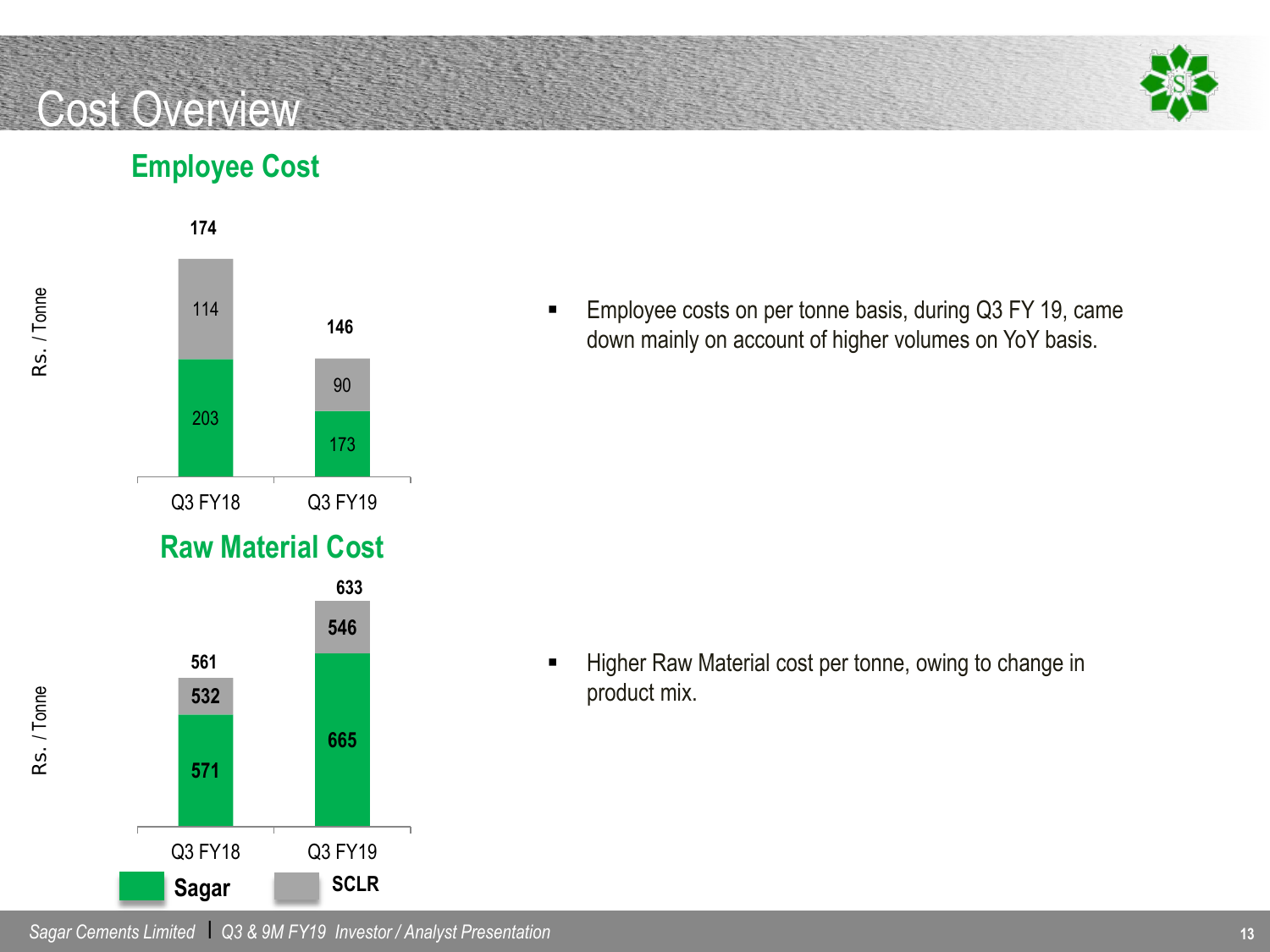![](_page_13_Picture_1.jpeg)

| <b>Description</b>           | ∣ Sagar Cements Ltd <sup>∣</sup> | Sagar Cements (R) Ltd | <b>Consolidated</b> |
|------------------------------|----------------------------------|-----------------------|---------------------|
|                              | Qty in MT                        | Qty in MT             | Qty in MT           |
| Clinker                      | 4,50,044                         | 2,44,305              | 6,94,349            |
| Cement Production / Purchase | 6,63,860                         | 2,51,835              | 9,15,695            |
| Cement Sales                 | 6,79,332                         | 2,41,604              | 9,20,936            |

| <b>Consolidated</b> |                |                         |                |                |              |
|---------------------|----------------|-------------------------|----------------|----------------|--------------|
|                     |                | <b>Dispatch Details</b> |                |                |              |
| <b>TPT</b>          | <b>Q1 FY18</b> | <b>Q2 FY18</b>          | <b>Q3 FY18</b> | <b>Q4 FY18</b> | <b>Total</b> |
| BY ROAD             | 6,12,088       | 5,61,140                | 6,80,048       | 7,70,949       | 26,24,225    |
| <b>BY RAKE</b>      | 13,594         | 13,262                  |                | ۰              | 26,856       |
| <b>TOTAL</b>        | 6,25,682       | 5,74,402                | 6,80,048       | 7,70,949       | 26,51,081    |
|                     |                |                         |                |                |              |
| <b>TPT</b>          | <b>Q1 FY19</b> | <b>Q2 FY19</b>          | <b>Q3 FY19</b> |                |              |
| BY ROAD             | 7,43,053       | 7,19,364                | 9,21,575       |                |              |
| <b>BY RAKE</b>      | 00             | 00                      | 00             |                |              |
| <b>TOTAL</b>        | 7,43,053       | 7,19,364                | 9,21,575       |                |              |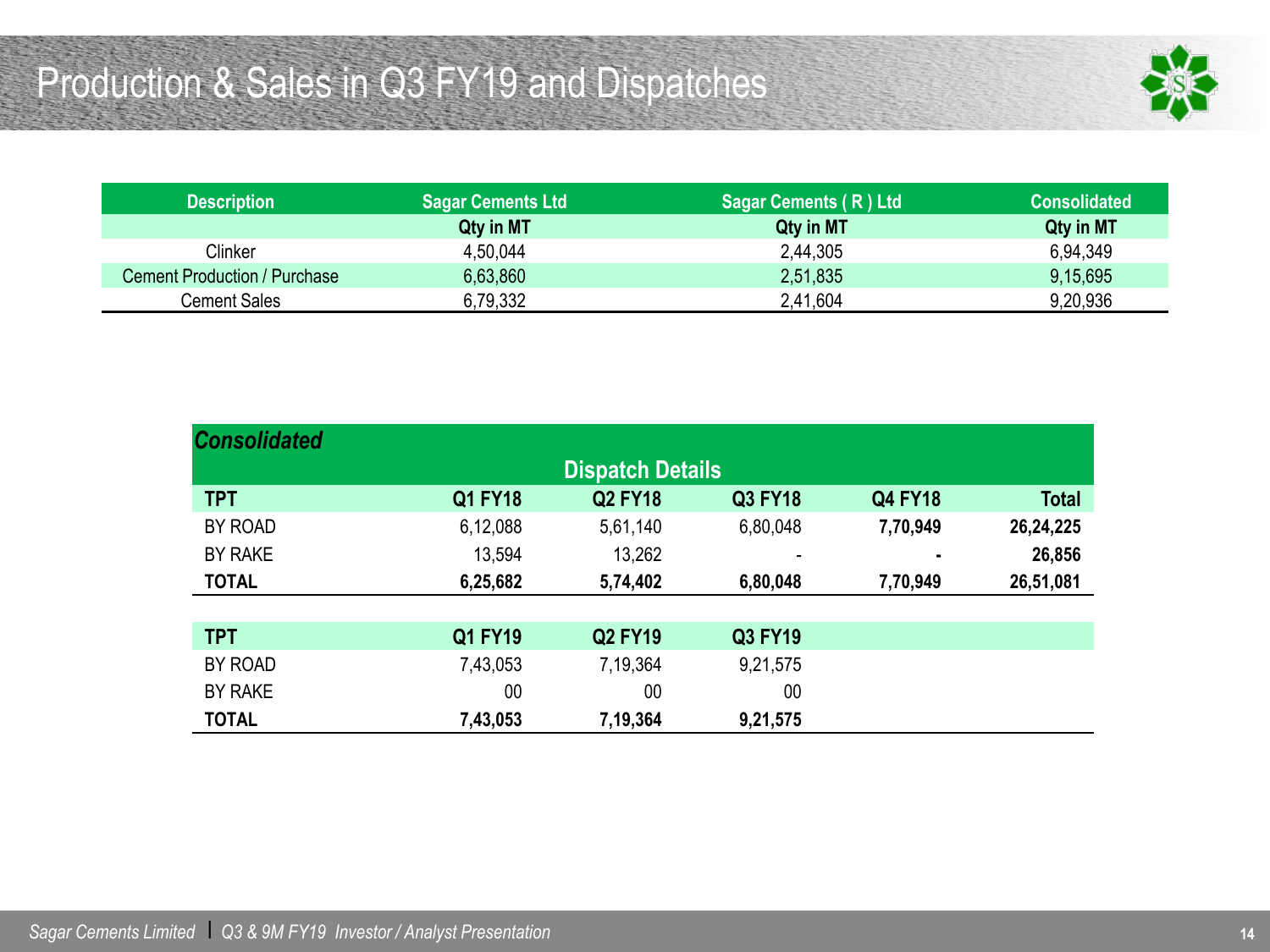![](_page_14_Picture_1.jpeg)

| Rs. In Lakh           | Ltd.   | <b>Sagar Cements Sagar Cements</b><br>$R$ ) Ltd. | <b>Consolidated</b> |
|-----------------------|--------|--------------------------------------------------|---------------------|
| <b>Gross Debt</b>     | 31,941 | 32,388                                           | 55,584              |
| - Long Term           | 17,848 | 28,193                                           | 37,296              |
| - Working Capital     | 14,093 | 4,195                                            | 18,288              |
| Cash & Bank Balance   | 1,632  | 297                                              | 1,929               |
| Debt Equity Ratio (%) | 0.22   | 4.70                                             | 0.48                |
| Net Worth             | 82,990 | 6,001                                            | 77,039              |
| Investments           | 27,298 | 0                                                | $\mathbf 0$         |

*As of Dec' 2018*